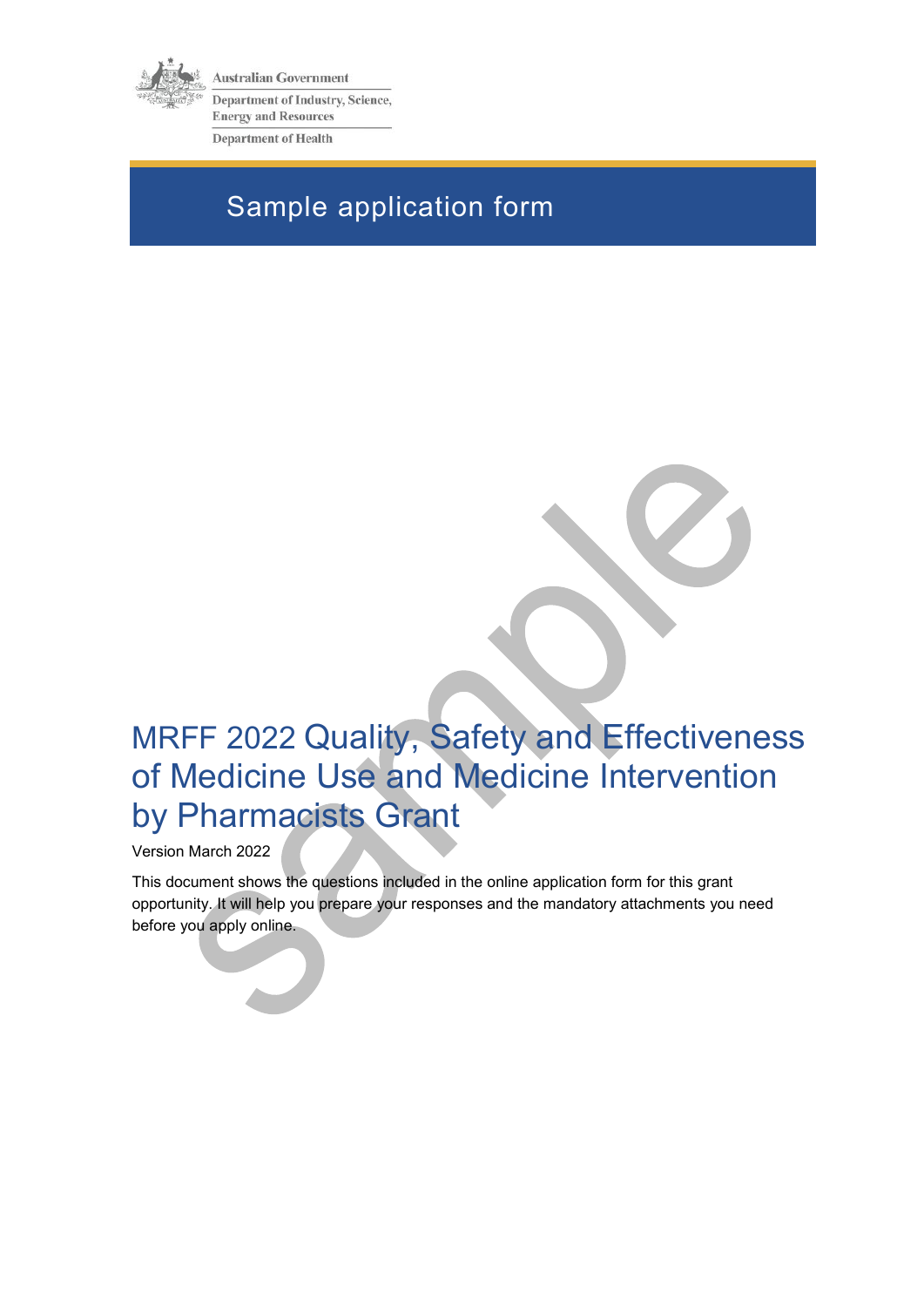# **Instructions**

The online form captures the information required by the department to assess and manage your application for services and funding.

The first page of the application page contains the following instructions.

## **Completing your application**

The application consists of separate pages as shown in the navigation menu on the left hand side of the portal page. You can navigate between pages using the menu or the buttons at the bottom of each page.

A red asterisk \* indicates a mandatory question. A warning message may appear if you have not completed all of the mandatory questions or if there is an issue with information you have entered.

### **Saving your responses**

You can save your changes at any time by using the Save button.

To prevent you losing your work you should save often. The portal will time out after 30 minutes if you do not save. Typing or moving your mouse does not reset the time out.

You must use the Save and Continue button to validate the information on each page. If you use the menu to navigate between pages, you will be prompted on the final page to go back and validate all of the information you have entered. A green tick indicates a validated page.

You can modify saved responses up until you submit your application.

## **Participants**

You may invite others to assist in completing your application via the application summary page. To do this:

- Select the Participants button
- Enter the details

An email will be sent to the participant inviting them to assist with your application.

# **Submitting your application**

You must complete every page of the application before you can submit.

You must also read and agree to the declaration which advises you of your responsibilities.

Check all your answers before you submit your application. After you submit, it will no longer be editable.

### **Internet browsers supported by the portal**

We recommend that you use the following browsers for optimum functionality:

- On Windows: The latest versions of Mozilla Firefox, Google Chrome and Microsoft Edge
- On Mac: The latest versions of Safari and Google Chrome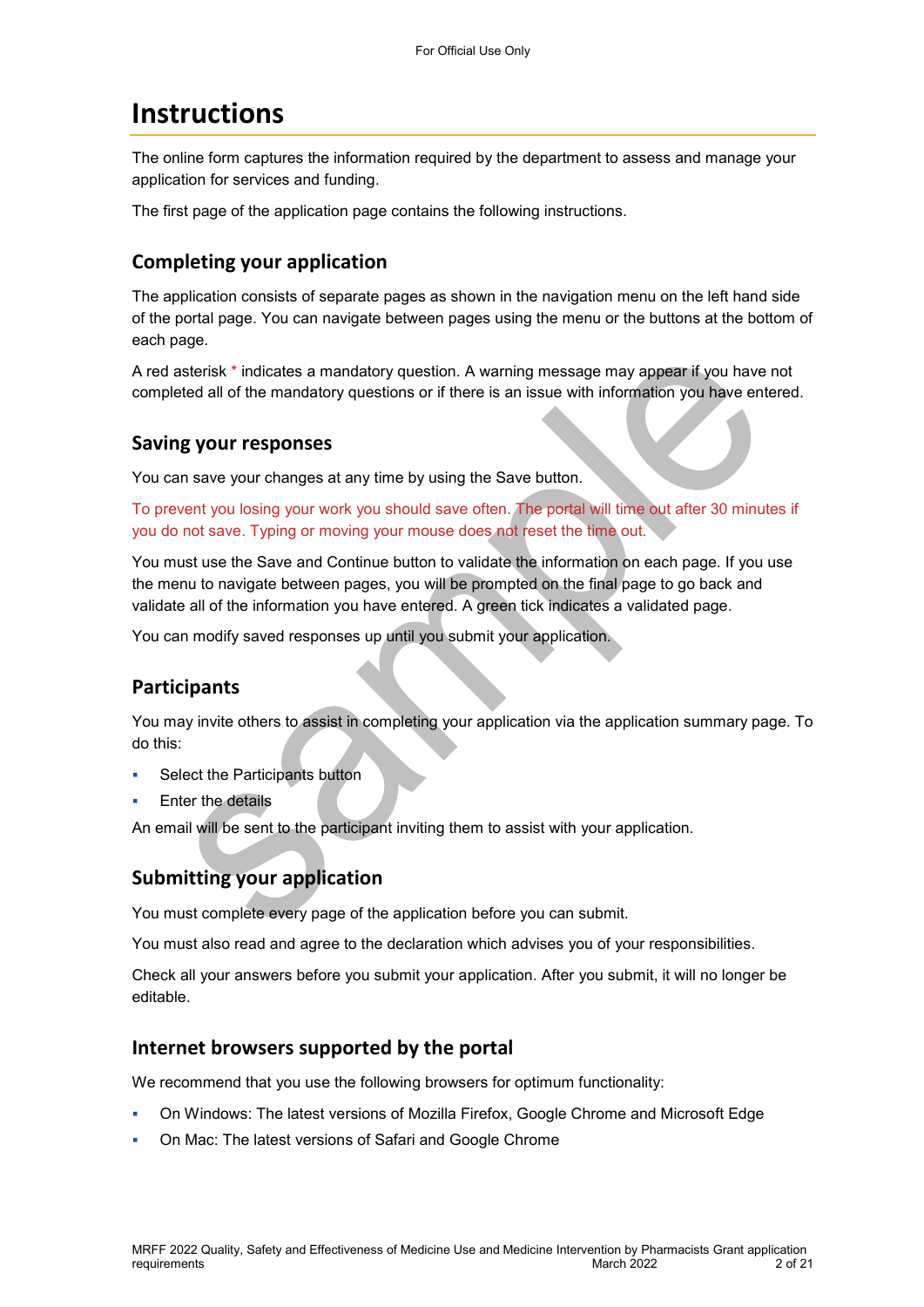# **Getting help**

If you require further assistance completing this form, [contact us](https://www.business.gov.au/contact-us) by email or web chat or on 13 28 46.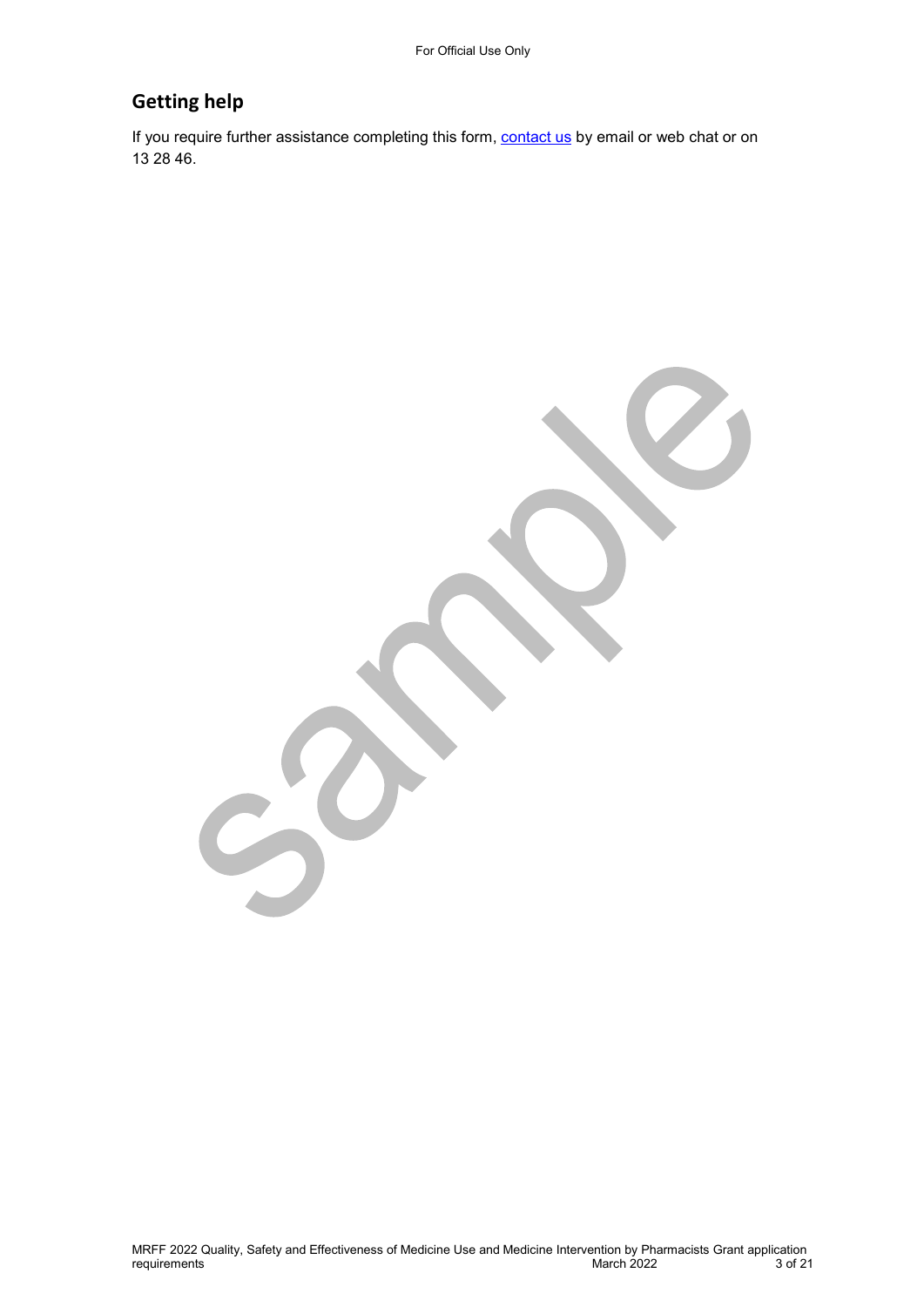# **A. Program selection**

Before you start your application, we need to first identify what type of entity is applying.

If you are a trustee applying on behalf of a trust we will need details of both the trust and trustee.

Before you start you should have the following details ready if they are applicable to you.

Australian Business Number (ABN)

### **A.1. Program selection**

You must select from a drop-down menu the program that you are applying for. If you have been provided with an Invitation code, you will be able to enter it here which will select the program for you. If you do not have an invitation code contact us on 13 28 46 or [QSEM@industry.gov.au.](mailto:QSEM@industry.gov.au)

- Field 1 select MRFF 2022 Quality, Safety and Effectiveness of Medicine Use by Pharmacists
- Field 2 select MRFF 2022 Quality, Safety and Effectiveness of Medicine Use by Pharmacists *When you have selected the program, the following text will appear.*

The grant opportunity provides grants to support Australian medical research and medical innovation projects that promote the development and implementation of new research methodologies and/or invest in critical research infrastructure required to advance the research sector.

You should read the [grant opportunity guidelines](https://business.gov.au/grants-and-programs/mrff-2022-quality-safety-and-effectiveness-of-medicine-use-and-medicine-intervention-by-pharmacists#key-documents) and [sample grant agreements](https://business.gov.au/grants-and-programs/mrff-2022-quality-safety-and-effectiveness-of-medicine-use-and-medicine-intervention-by-pharmacists#key-documents) before filling out this application. We recommend you keep the guidelines open as you are completing your application so you can refer to them when providing your responses.

You may submit your application at any time up until 5.00pm AEST on 7 September 2022. Please take account of time zone differences when submitting your application.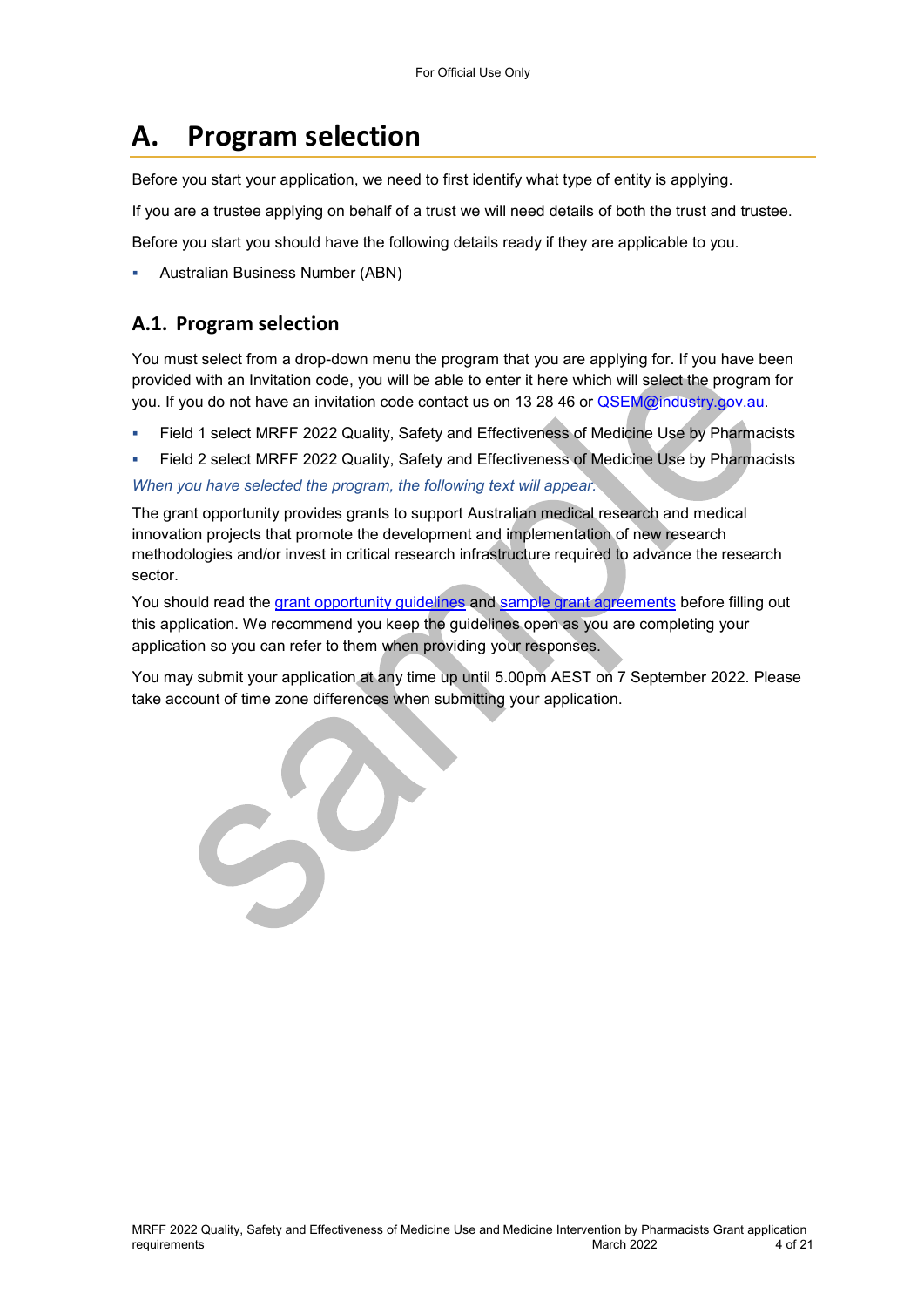# **B. Eligibility**

We will ask you the following questions to establish your eligibility for the MRFF 2022 Quality, Safety and Effectiveness of Medicine Use and Medicine Intervention by Pharmacists grant opportunity.

*Questions marked with an asterisk are mandatory.* 

Is your organisation incorporated in Australia? **\***

*A legal entity is an entity in its own right that has capacity to enter into legally binding agreements or contracts, assume obligations, incur and pay debts, sue and be sued and be held responsible for its actions.* 

*Select yes or No* 

Select which entity type you are. *\**

- a medical research institute
- a university
- a corporate Commonwealth entity
- a corporation (including businesses and not for profits)

none of the above

*If you select none of the above you are not eligible to apply for this grant*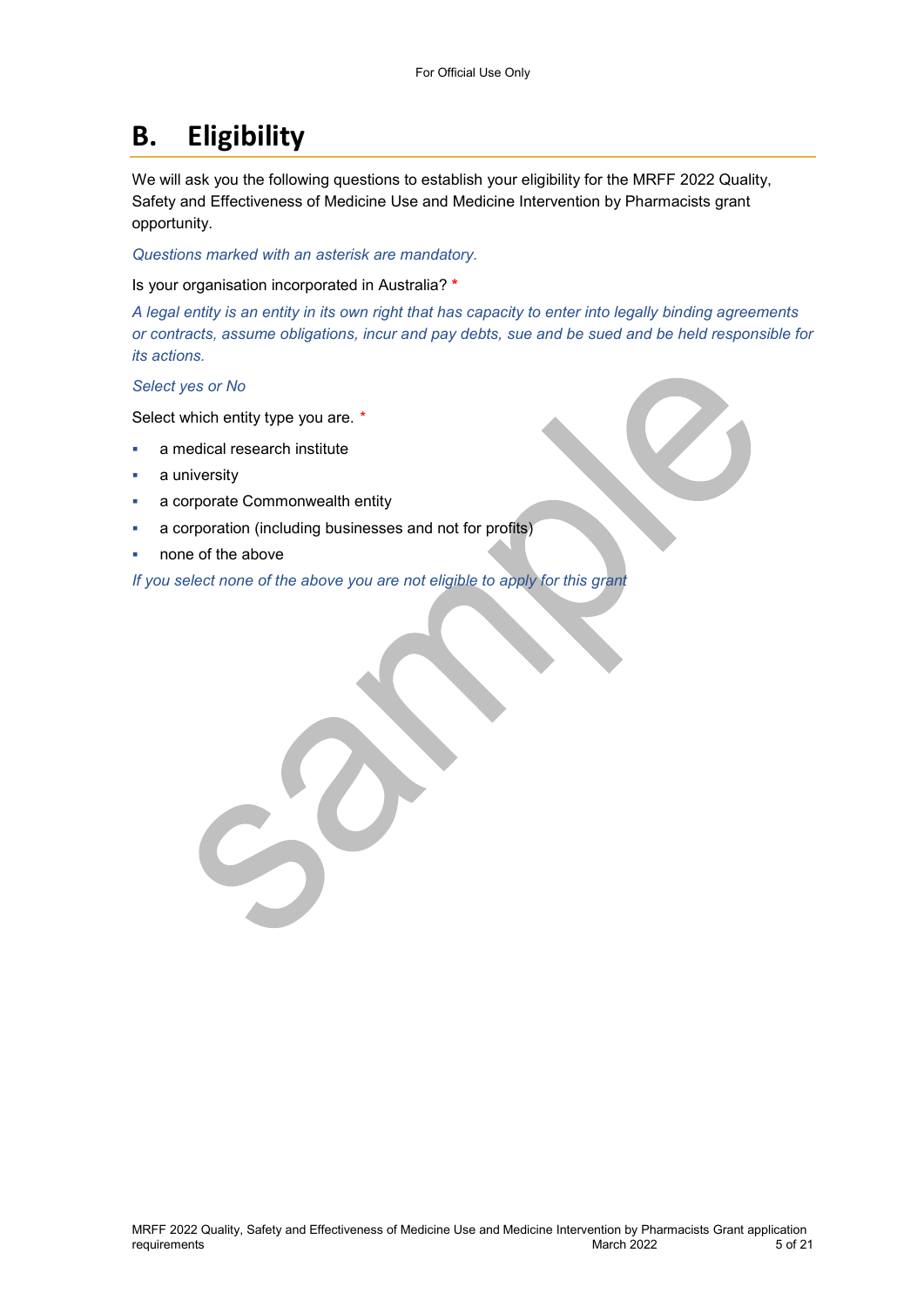# **C. Applicant address**

## **C.1. Applicant street address**

You must provide your street address

*When you start typing the address in the field you can select the correct one from the drop down list that appears. If it is not there you can enter manually.* 

## **C.2. Applicant postal address**

You must provide your postal address

*When you start typing the address in the field you can select the correct one from the drop down list that appears. If it is not there you can enter manually.*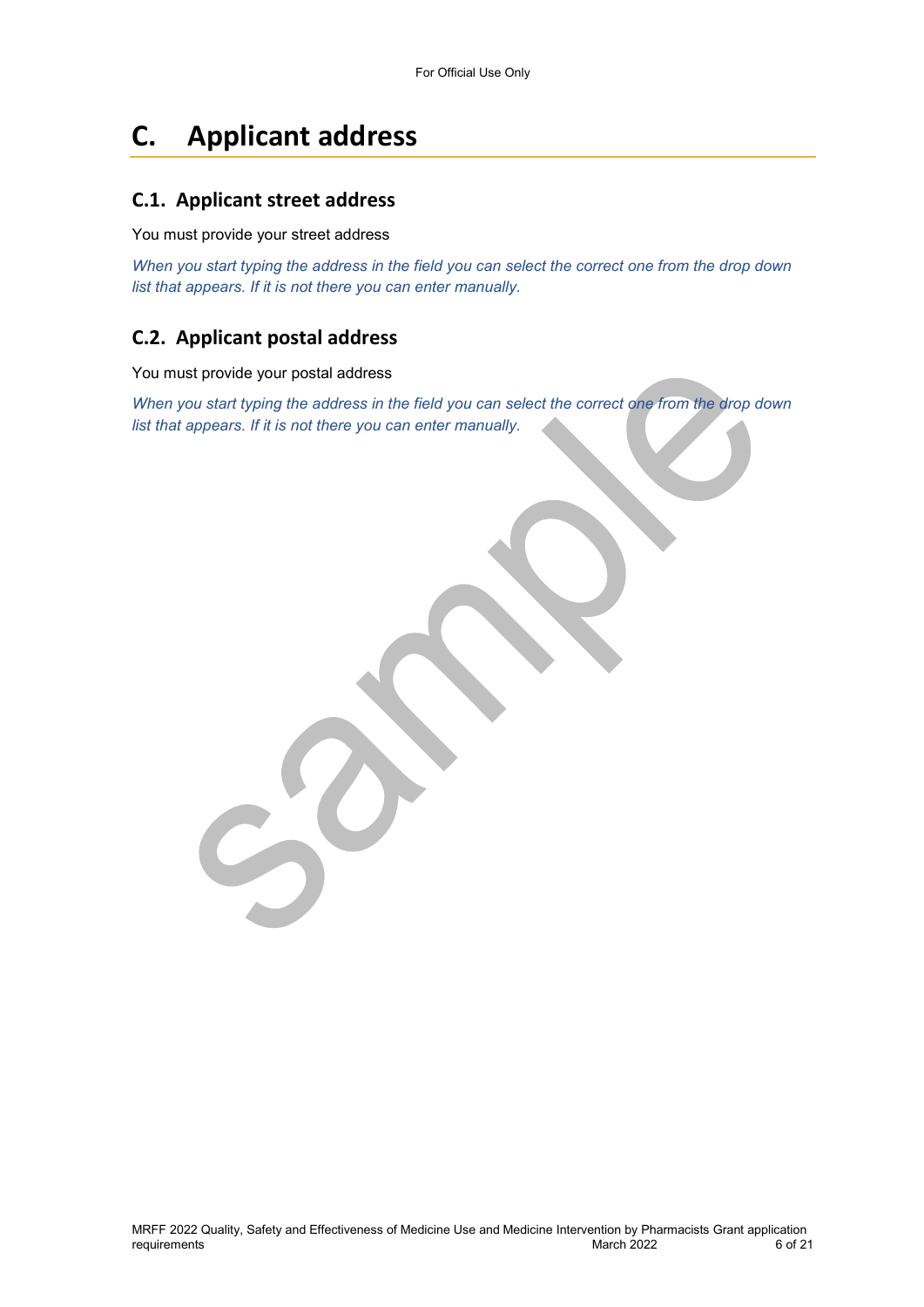# **D. About your organisation**

*We collect the following data from all applicants across all grant programs. We use this data to better understand your organisation and to help us develop better policies and programs.*

## **D.1. Latest financial year figures**

*All values must be whole numbers. For example* 

*6.5 months should be presented as 7 months* 

*\$2 million should be presented as \$2,000,000* 

- Has the applicant existed for a complete financial year?
- If no, enter the number of months completed in the financial year to date.

You must provide the following financial information about the applicant organisation for the financial year you have entered above.

*Values must be that of the entity applying (the 'applicant'), regardless of whether the entity belongs to a consolidated group for tax purposes.* 

*These fields are mandatory and entering \$0 is acceptable if applicable for your organisation.* 

Sales revenue (turnover)

*Total revenue from the sale of goods and services, as reported in your organisation's Business Activity Statement (BAS).* 

Export revenue

*Total revenue from export sales, as reported in your organisation's Business Activity Statement (BAS).* 

#### R&D expenditure

*Expenditure on research and development, i.e. creative work undertaken on a systematic basis in order to increase the stock of knowledge, including knowledge of humankind, culture and society, and the use of this stock of knowledge to devise new applications.* 

Taxable income

*Taxable income or loss as per your organisation's income tax return form.* 

Number of employees (headcount)

*Number of individuals who are entitled to paid leave (sick and holiday), or generate income from managing your organisation. This should include working proprietors and salaried directors.* 

Number of independent contractors (headcount)

*Number of individuals engaged by your organisation under a commercial contract (rather than an employment contract) to provide employee-like services on site.* 

### **D.2. Your ANZSIC code**

Provide from a drop-down menu:

- your organisation's main revenue earning division under the Australian and New Zealand Standard Industrial Classification [\(ANZSIC\)](https://www.abs.gov.au/ausstats/abs@.nsf/0/20C5B5A4F46DF95BCA25711F00146D75?opendocument).
- your organisation's main revenue earning class under the Australian and New Zealand Standard Industrial Classification [\(ANZSIC\)](https://www.abs.gov.au/ausstats/abs@.nsf/0/20C5B5A4F46DF95BCA25711F00146D75?opendocument).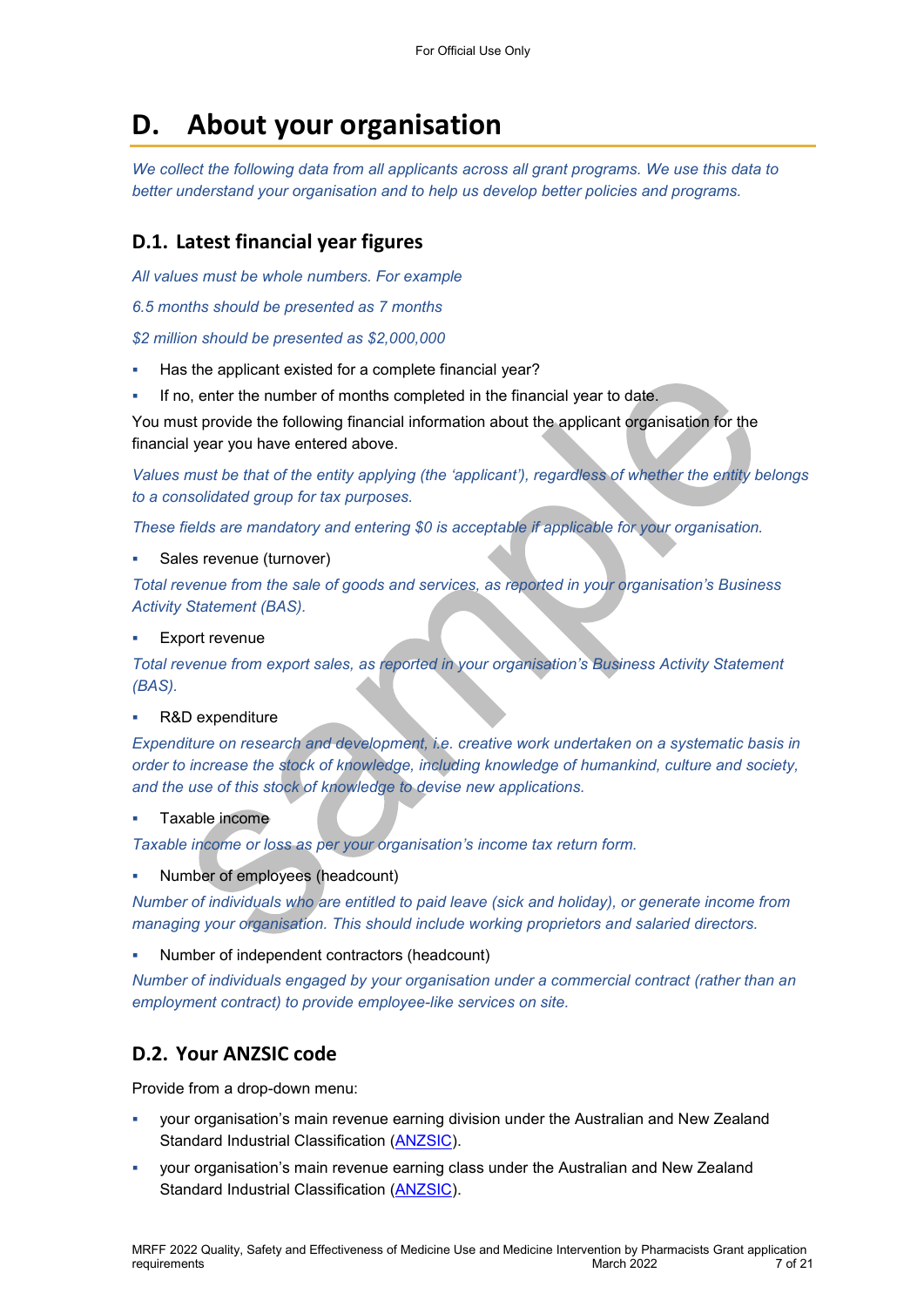## **D.3. Indigenous organisation**

Is your organisation Indigenous owned?

*An organisation is considered Indigenous owned where at least 51% of the organisation's members or proprietors are Indigenous.* 

Is your organisation Indigenous controlled?

*An organisation is considered Indigenous controlled where at least 51% of the organisation's board or management committee is Indigenous.*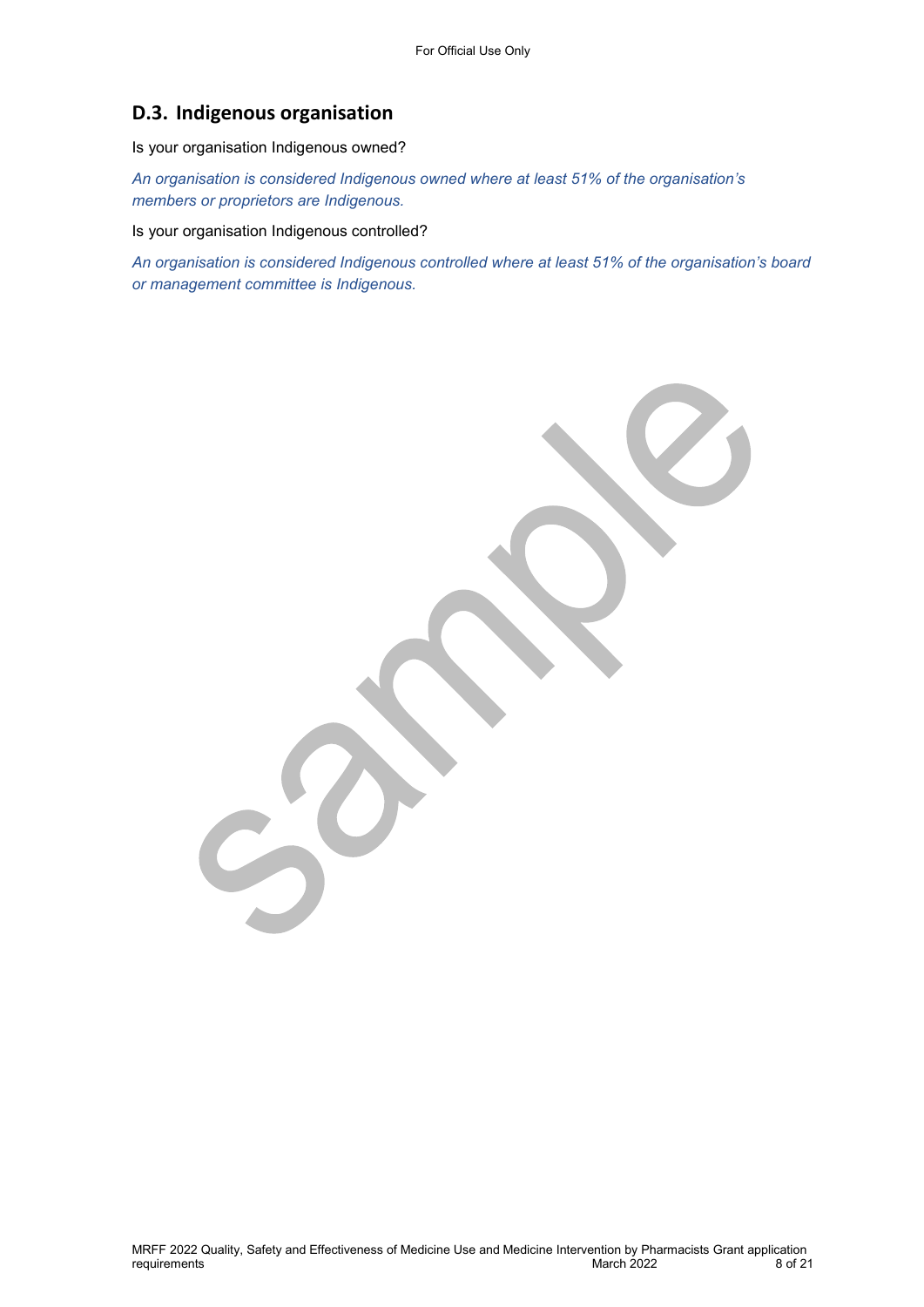# **E. Project information**

On this page you must provide the detailed information about your proposed project.

*If your application is successful, we will publish some grant details on GrantConnect and other government publications. Published details include:* 

- *name of the grant recipient*
- *a project title*
- *a brief project description and its intended outcome*
- *amount of grant funding awarded.*

### **E.1. Project title and description**

Provide a project title.

*Your response is limited to 75 characters including spaces and does not support formatting.* 

Provide a brief project description.

*Your response is limited to 750 characters including spaces and does not support formatting.* 

*Ensure your project description focuses on your project's key activities and outcomes. Outline what it is you are going to do and how you expect to deliver a project that provides innovative solutions to complex health problems.* 

### **E.2. Detailed project description and key activities**

*This information will be included in your grant agreement if your application is successful.* 

Provide a detailed description of your project including the project scope and key activities.

*Your response is limited to 5000 characters including spaces and does not support formatting.* 

### **E.3. Project outcomes**

*This information will be included in your grant agreement if your application is successful.* 

Provide a summary of the expected project outcomes.

*Your response is limited to 5000 characters including spaces and does not support formatting.* 

### **E.4. Streams**

Select which stream you are applying for: **\***

*Refer to the program guidelines for information regarding streams see section 1.3* 

#### **Stream 1: The safe and effective use of prescription medicines**

*Applications to Stream 1 and 2 must include an economic analysis aimed at assessing the costeffectiveness of the proposed intervention. See Section G: Assessment criterion 2 – Project methodology.* 

#### **Stream 2: The quality of care provided to patients with cancer**

*Applications to Stream 1 and 2 must include an economic analysis aimed at assessing the costeffectiveness of the proposed intervention. See Section G: Assessment criterion 2 – Project methodology.*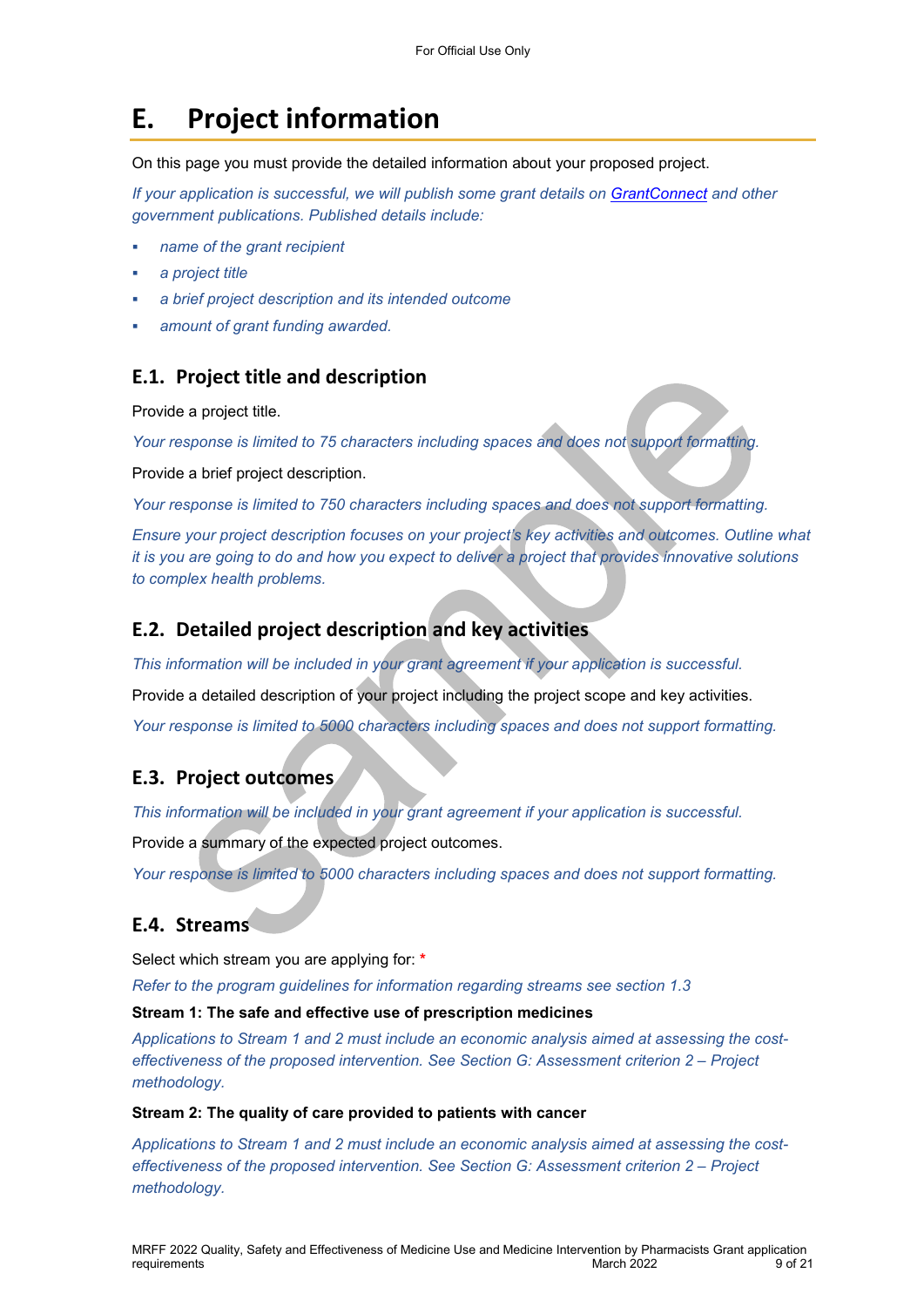#### **Stream 3: Improved medication management**

*Applications to Stream 3 must include a primary outcome of a reduction in medication-related hospital admission at 30 days post-discharge in sufficiently powered studies. Applicants may also include additional secondary outcomes. Studies should focus on the transition from an acute care setting to community care, which may or may not include into an aged-care setting. See Section G: Assessment criterion 2 – Project methodology* 

**Stream 4: The safe and effective use of medicines in residential aged care facilities** 

## **E.5. Chief Investigators**

*You must use the mandatory template available on [business.gov.au](https://business.gov.au/grants-and-programs/mrff-2022-national-critical-research-infrastructure-initiative#key-documents) to list all Chief Investigators*  who have shared authority and responsibility for leading and directing the design, conduct and *reporting of the proposed project, including the affiliations of each person listed.* 

*The Chief Investigator A must be a pharmacist and identified in the mandatory excel document.* 

*You must list all of your research team in the mandatory excel document.* 

# **Chief Investigator A (CIA)**

*The CIA must be a pharmacist and take a lead role in the project and report on project outcomes.* 

*The Chief Investigator A must not be named on any other projects within this grant opportunity.* 

Have you confirmed that your Chief Investigator A is not named on any other applications within this grant opportunity? \*

*If they are identified in any other application all applications that identify them will be deemed ineligible.* 

*Select from drop down* 

Yes

No

# **Research Team (Chief Investigators)**

Have you confirmed that no member of your research team are listed or part of any other applicant research team within this grant opportunity? \*

If they are identified in any other application all applications that identify them will be deemed *ineligible.* 

*Select from drop down* 

Yes

No

#### **List of Chief Investigators**

*You must use the mandatory template available on [business.gov.au](https://business.gov.au/grants-and-programs/mrff-2022-national-critical-research-infrastructure-initiative#key-documents) list all Chief Investigators who*  have shared authority and responsibility for leading and directing the design, conduct and reporting *of the proposed project, including the affiliations of each person listed.* 

*Upload Template*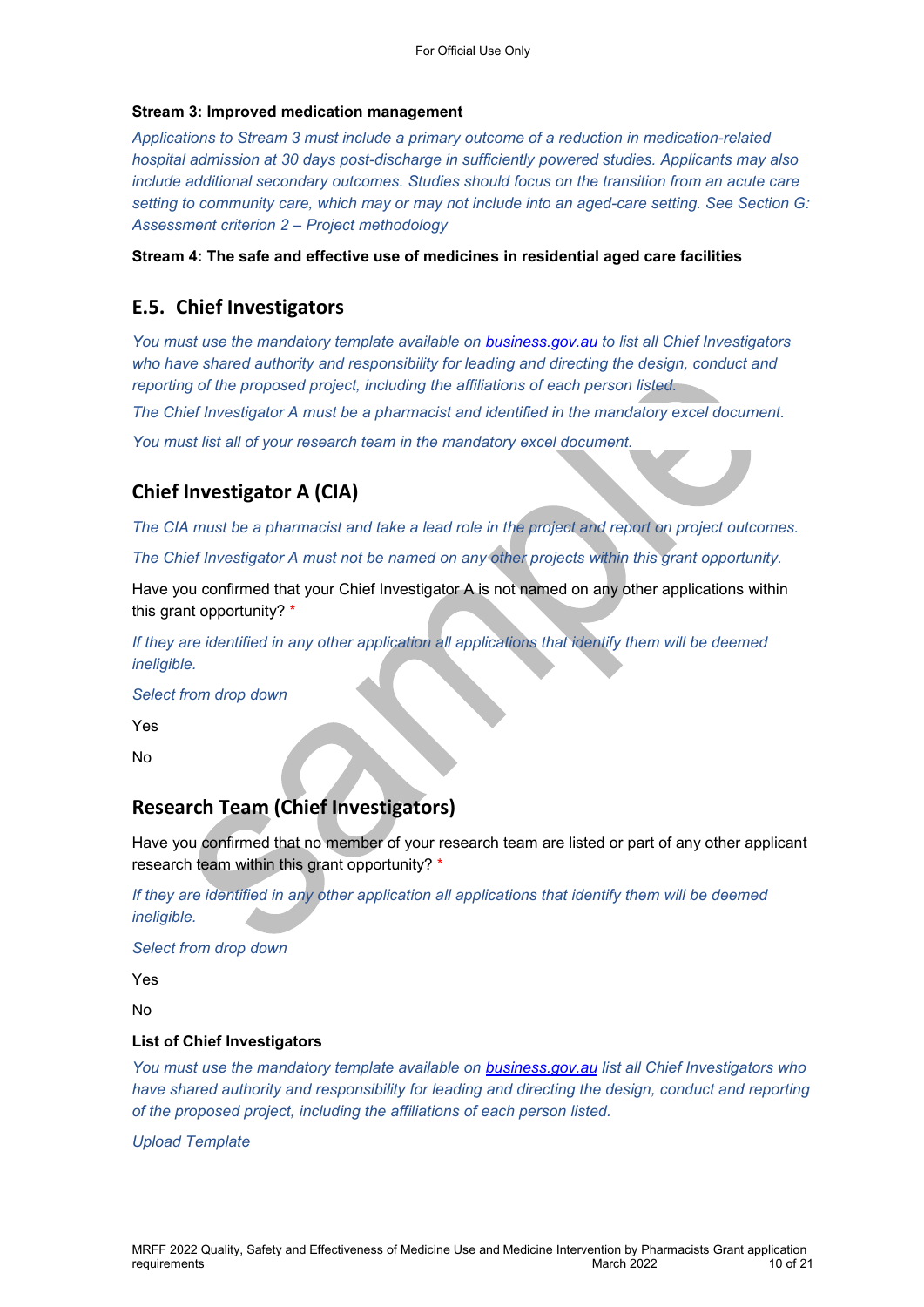## **E.6. Project duration**

Your project must be completed within 4 years of agreement execution.

- Estimated project start date
- Estimated project end date

*You cannot start your project until you have an executed funding agreement with the Commonwealth.* 

*You must complete your project in 4 years.* 

### **E.7. Project milestones**

Provide details on the project milestones including the key activities occurring at each milestone. You can add up to 20 Milestones.

*The milestone start and end dates must be between the project start and end dates.* 

Milestone title

*Your response is limited to 100 characters including spaces and does not support formatting.* 

**Description** 

*Your response is limited to 750 characters including spaces and does not support formatting.* 

- Estimated start date
- Estimated end date

### **E.8. Project location**

You must provide the address where your project will be undertaken and the estimated percentage of project value expected to be undertaken at that site. If you have multiple sites you must add the address of each site.

*A project site must be a street address. Do not provide a postal address, institution or building name.* 

- Project site address
- Estimated percentage of project value expected to be undertaken at site

*Your response is limited to 750 characters including spaces and does not support formatting.*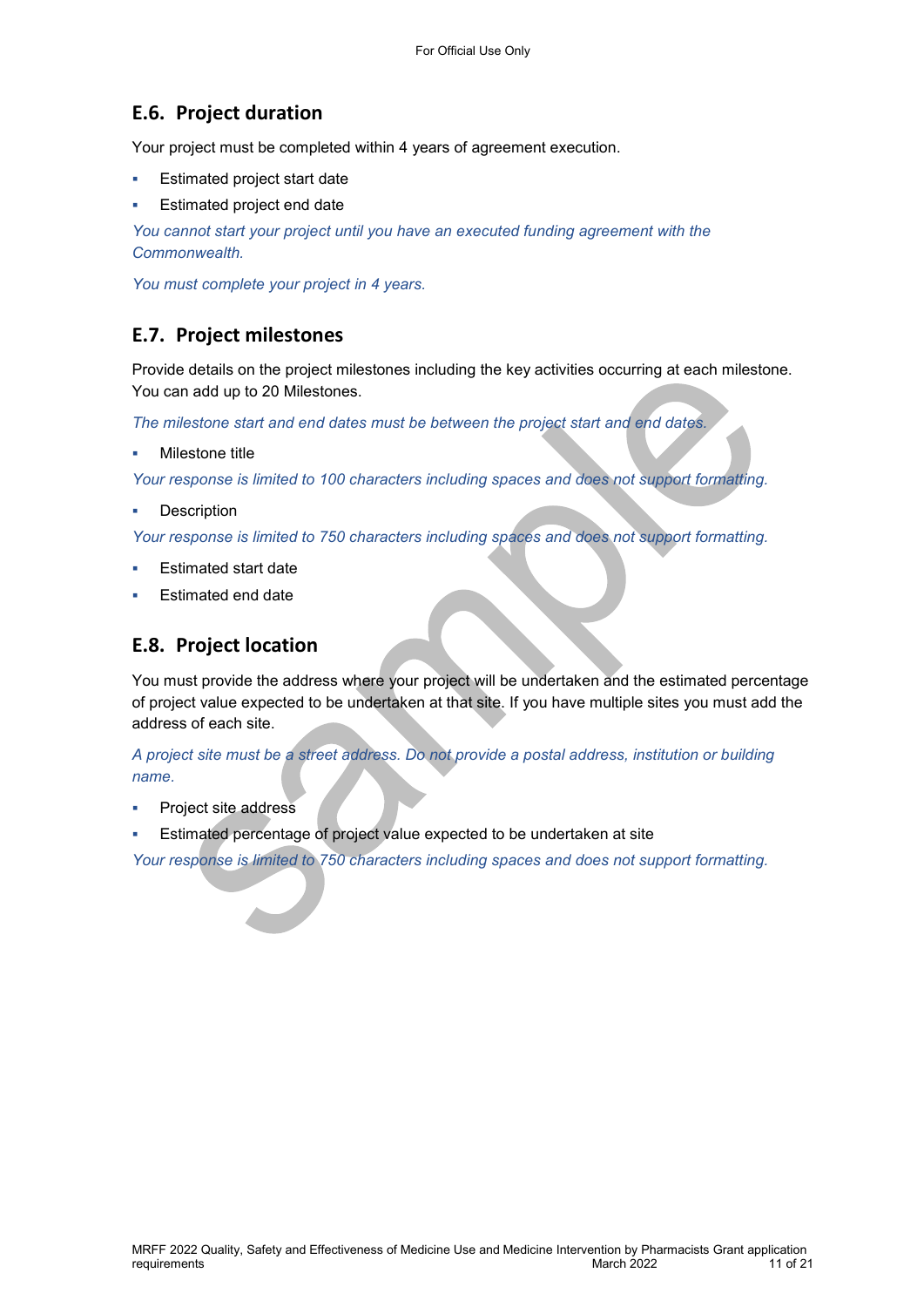# **F. Project budget**

## **F.1. Project budget summary**

Provide a summary of your eligible project expenditure over the life of the project.

*If you are registered for GST, enter the GST exclusive amount. If you are not registered for GST, enter the GST inclusive amount. We only provide grant funding based on eligible expenditure. Refer to the guidelines for guidance on eligible expenditure.* 

You will also be required to attach a detailed project budget later in the application form.

| Type of expenditure         | <b>Head of expenditure</b> | <b>Financial Year</b> | Cost                    |
|-----------------------------|----------------------------|-----------------------|-------------------------|
| <b>Administration Costs</b> |                            |                       | \$                      |
|                             | Labour                     |                       | \$                      |
|                             |                            | 2022/23               | $\frac{1}{2}$           |
|                             |                            | 2023/24               | $\sqrt[6]{\frac{1}{2}}$ |
|                             |                            | 2024/25               | \$                      |
|                             | Labour on-costs            |                       | \$                      |
|                             |                            | 2022/23               | \$                      |
|                             |                            | 2023/24               | \$                      |
|                             |                            | 2024/25               | \$                      |
|                             | Contractors                |                       | \$                      |
|                             |                            | 2022/23               | \$                      |
|                             |                            | 2023/24               | \$                      |
|                             |                            | 2024/25               | \$                      |
|                             | <b>Travel and Overseas</b> |                       | \$                      |
|                             |                            | 2022/23               | \$                      |
|                             |                            | 2023/24               | \$                      |
|                             |                            | 2024/25               | \$                      |
|                             | Equipment (up 80K)         |                       | \$                      |
|                             |                            | 2022/23               | \$                      |
|                             |                            | 2023/24               | \$                      |
|                             |                            | 2024/25               | \$                      |
|                             | Other eligible expenditure |                       | \$                      |
|                             |                            | 2022/23               | \$                      |
|                             |                            | 2023/24               | \$                      |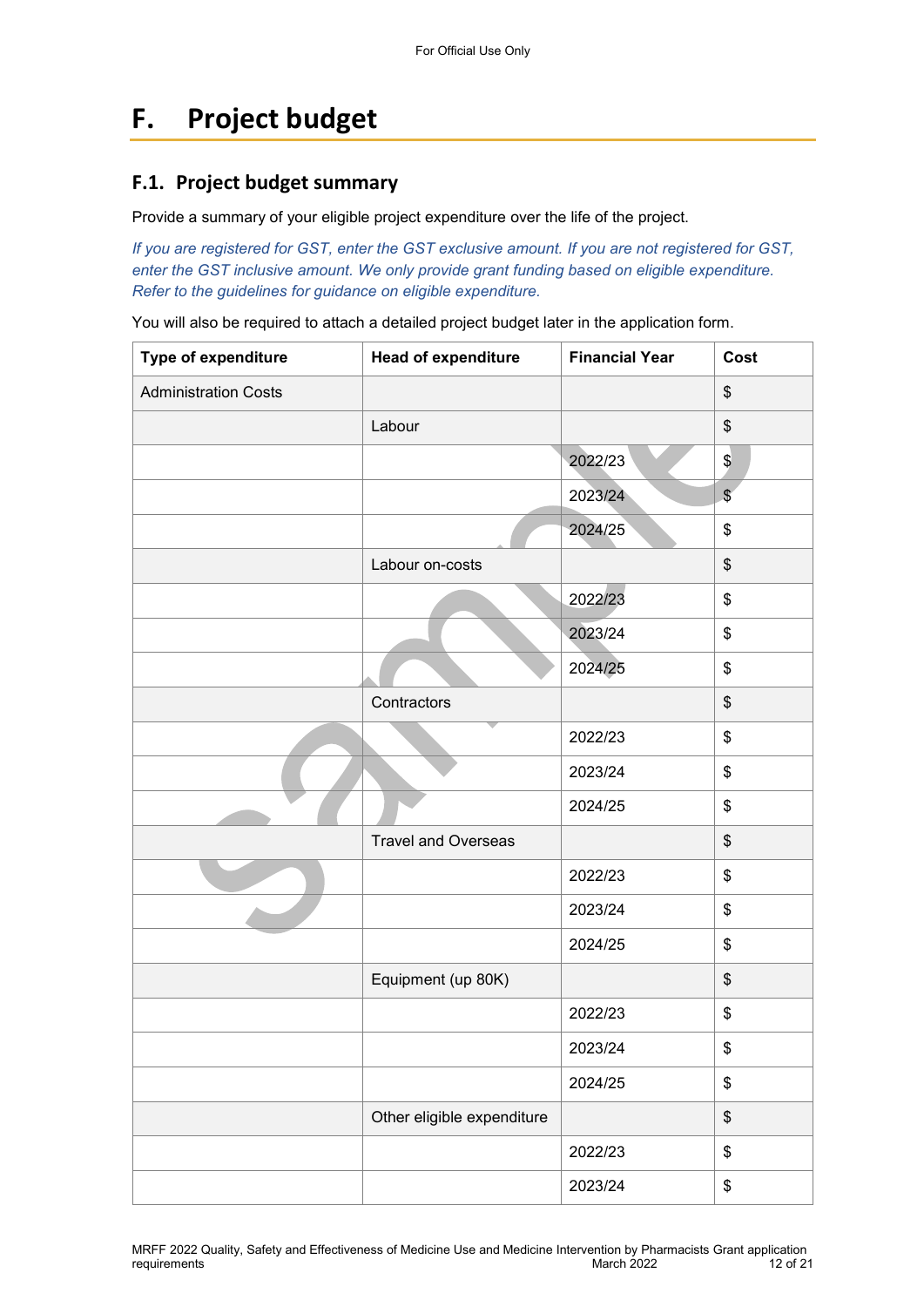| <b>Type of expenditure</b> | <b>Head of expenditure</b> | <b>Financial Year</b> | Cost   |
|----------------------------|----------------------------|-----------------------|--------|
|                            |                            | 2024/25               | σ<br>Ф |
| Total                      |                            |                       |        |

## **F.1. Source of funding**

In this section you must provide details of how you will fund the project.

*The total of all sources of funding, should be equal to your total project expenditure in the section above. Sources of funding include:* 

- *grant amount sought*
- *your contribution*
- *other contributions as allowed in the grant opportunity guidelines*

## **F.2. Grant amount sought**

You must enter the amount of grant funding you are requesting. We will add GST to this where applicable.

*The maximum grant amount under this grant opportunity is \$1.5 million.* 

## **Total grant requested by Financial Year**

*Provide the grant funding you expect to receive in the below financial years. In the years you require no funding enter 0* 

**Financial Year 1** 

**Financial Year 2** 

**Financial Year 3** 

**Financial Year 4** 

# **F.3. Contributions**

You will need to provide the following information for all other sources of funding

- Name of contributor
- Type of contributor

*Contributors are divided into the following types* 

- o *Your contribution*
- o *Other Commonwealth government grants*
- o *Other non-Commonwealth government grants*
- o *Other non-government contribution*
- Value of contribution
- Date due of contribution
- **Description**

*You may need to provide details around whether your contribution is sourced from bank loans, equity or cash flow etc.*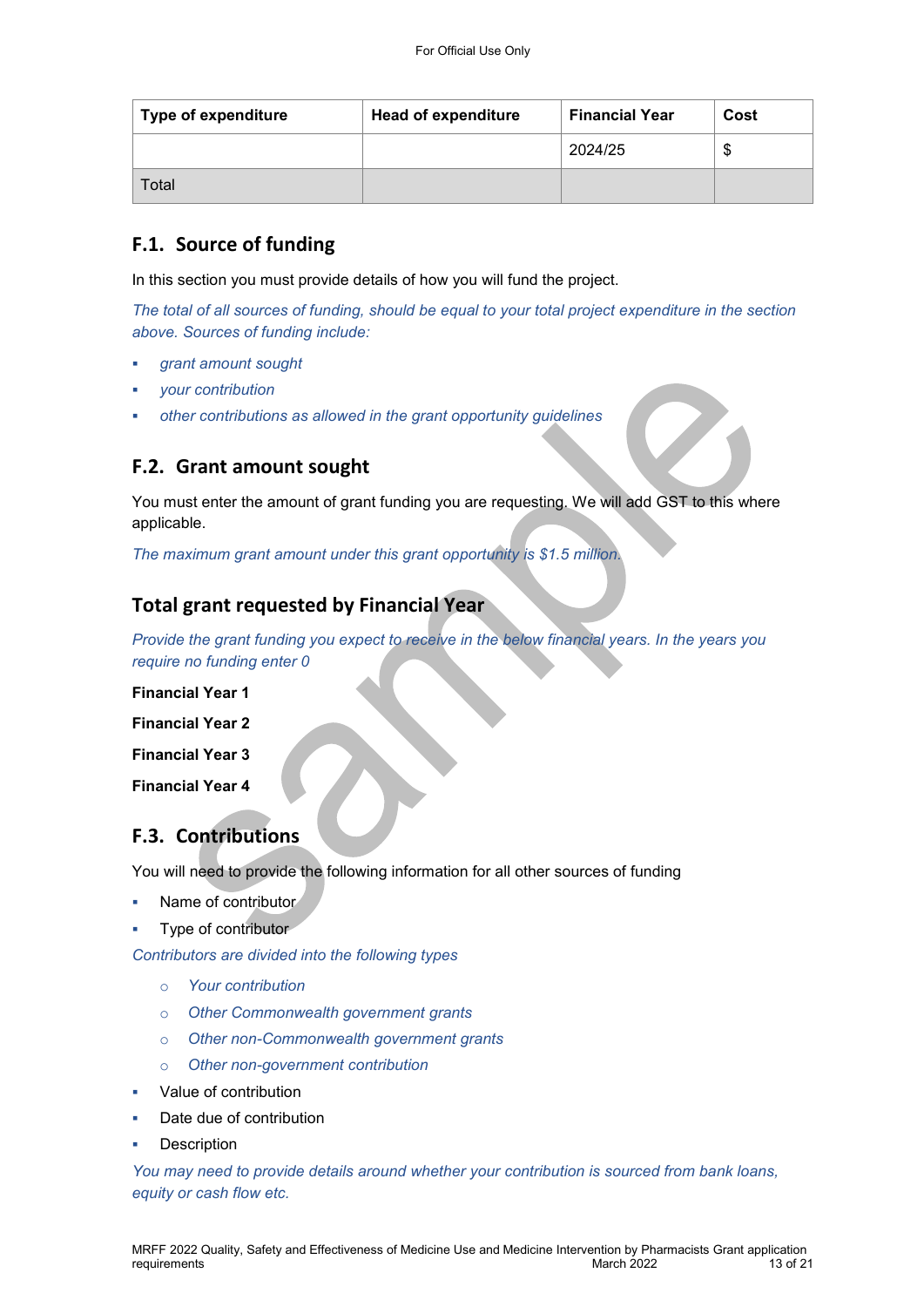# **G. Assessment criteria**

We will assess your application based on the weighting given to each criterion and against the indicators listed beneath each criterion. We will only consider funding applications that score satisfactorily against each criterion (including non-weighted criterion) as these represent best value for money.

*The amount of detail and supporting evidence you provide should be commensurate with the project size, complexity and grant amount requested. You should define, quantify and provide evidence to support your answers.* 

## **G.1. Assessment criterion 1 – Project Impact (40% weighting)**

*Your response is limited to 10,000 characters including spaces and does not support formatting.* 

You should demonstrate this by identifying:

- a. how your project will address the objective of the Stream to which you are applying as outlined in section 1.3, including:
	- **Streams 1 and 2**: optimise medication prescription and usage by utilising pharmacogenetic interventions, including cost effectiveness, and acceptability by patients and prescribing health professionals.
	- **Stream 3**: improve medication management and transition into the community.
- **Stream 4**: improve pharmacist interventions in residential aged care facilities using objective patient focused indicators.
- b. how your project will deliver outcomes that are a priority for the Australian public, including details of community engagement and involvement during conceptualisation, development and planned implementation of your project
- c. partnerships with health service delivery partners that will support implementation of study findings into practice, as quickly as possible
- d. how the research will provide outcomes within 12 months of the grant period ending
- e. how your project includes new and innovative approaches, that can be scaled nationally
- f. how your project builds on and supports other initiatives, if applicable.

You should demonstrate how the outcomes or results you have identified against the MRFF Measures of Success are relevant and meaningful to the goal and aims of the Initiative. (*Please also refer to J.3 Additional information.)* 

## **G.2. Assessment criterion 2 – Project methodology (30% weighting)**

*Your response is limited to 10,000 characters including spaces and does not support formatting.* 

*Applications to Stream 1 and 2 must include an economic analysis aimed at assessing the costeffectiveness of the proposed intervention.* 

*Applications to Stream 3 must include a primary outcome of a reduction in medication-related hospital admission at 30 days post-discharge in sufficiently powered studies. Applicants may also include additional secondary outcomes. Studies should focus on the transition from an acute care setting to community care, which may or may not include into an aged-care setting.* 

You should demonstrate your proposed approach to delivering the project by providing:

a. your project plan, including: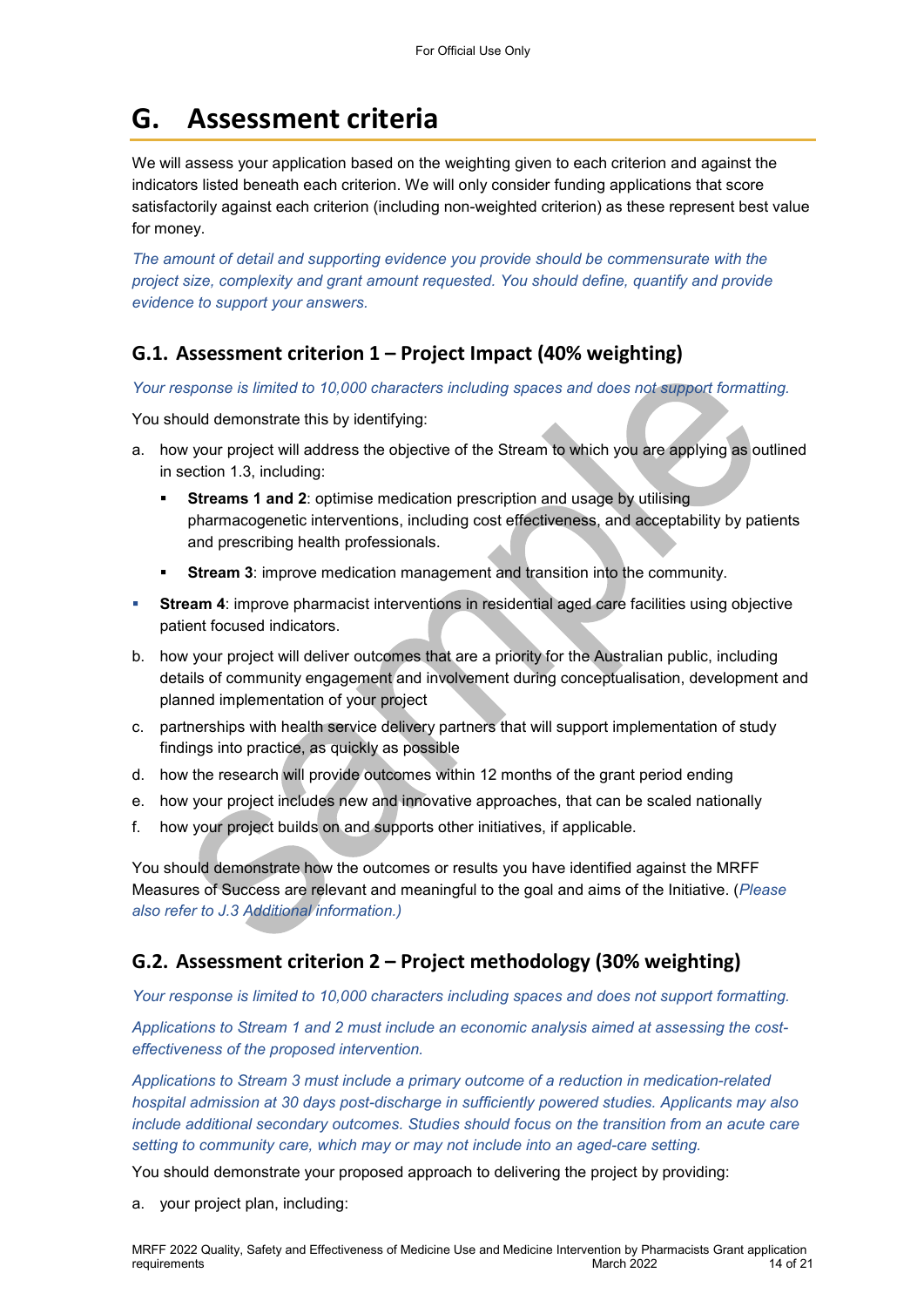- a clear research question
- methodology appropriate for the research question described sufficiently to allow for assessment (e.g. including such details as participants, intervention, controls, data collection, management and analysis and sample size sufficient to identify meaningful effect differences)
- an outline of the activities you will undertake
- appropriate milestones, performance indicators and timeframes for delivery
- the governance structures in place for the project
- b. a project feasibility analysis (including assessment of availability of required expertise, tools and techniques, achievability of planned recruitment targets).

## **G.3. Assessment criterion 3 – Capacity, capability and resources to deliver the project (30% weighting)**

*Your response is limited to 10,000 characters including spaces and does not support formatting.* 

You should demonstrate this by providing details of:

- a. your access to, and/or a feasible plan to recruit, an appropriate, multi-disciplinary team, with proposed key project personnel, their skills and experience clearly articulated, along with explanations of how their skills and experiences are important to the success of your project
- b. your track record in managing similar projects
- c. your access, or future access, to any required infrastructure, land, capital equipment, technology, and regulatory or other approvals.

# **G.4. Assessment criterion 4 – Overall Value and Risk of the Project (nonweighted)**

#### *Your response is limited to 10,000 characters including spaces and does not support formatting.*

Your application should demonstrate the overall value and risk of the project, including that you have robust risk identification and management processes. This should include consideration of risks related to COVID-19 restrictions.

You should provide:

- your Measures of Success statement
- your proposed detailed budget and justification
- a risk management plan.

Our assessment will also take into consideration:

- the relative contribution of the outcomes or results you have identified against the MRFF Measures of Success to the goal and aims of the Initiative
- the suitability of your proposed budget to complete all project activities
- **•** how well the requested budget has been detailed and justified
- **the value and type of any partner contributions to your project**
- how soundly your risk management approach is demonstrated
- any risks identified as part of the assessment of your application
- the appropriateness of the submitted risk management plan in documenting key risks to the completion of the research proposal, including your plan to manage those identified risks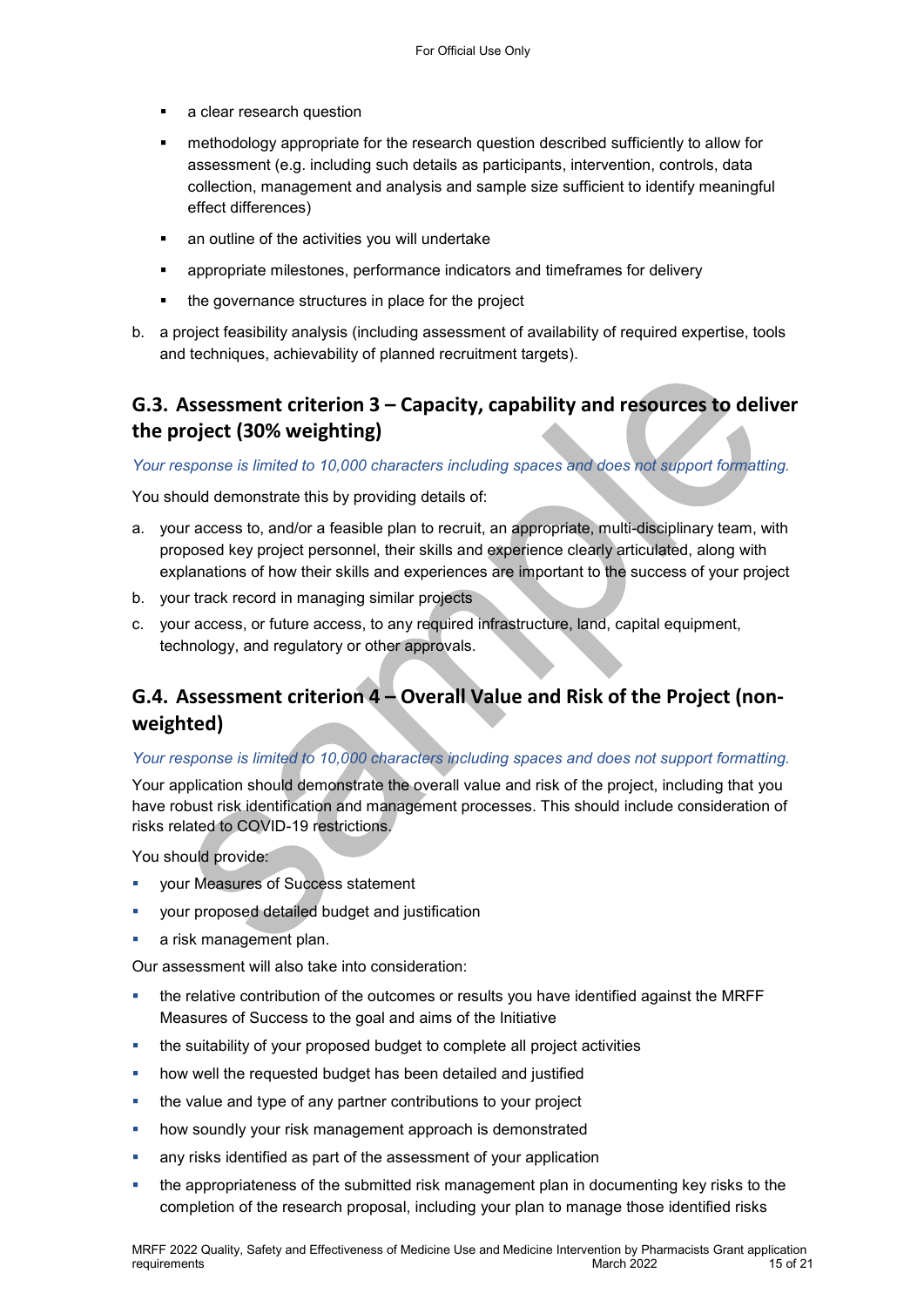how you propose to monitor and report risks (both those identified in your submitted risk management plan and those which may arise during your project).

*Your application should demonstrate the overall value and risk of the project, including that you*  have robust risk identification and management processes. This should include consideration of *risks related to COVID-19 restrictions.* 

# **H. Project partners**

You must provide details about your project partners.

*For details about project partner contributions refer to the grant opportunity guidelines.* 

*Applicants are encouraged to seek strategic partnerships with organisations whose decisions and actions affect Australians' health, health policy and health care delivery in ways that improve the health of Australians.* 

*Partnerships and co-investment are encouraged in order to maximise impact of investment, provide opportunities for more mature sites/agencies to build the capacity of emerging sites/agencies, reduce duplication of activities, and reduce potential respondent administrative burden on participating communities.* 

You must provide

- Australian Business Number (ABN)
- Other registration number where applicable

- Business address
- Postal address
- Contact details
- Project partner letter of support attached. Letter to include details of cash contributions.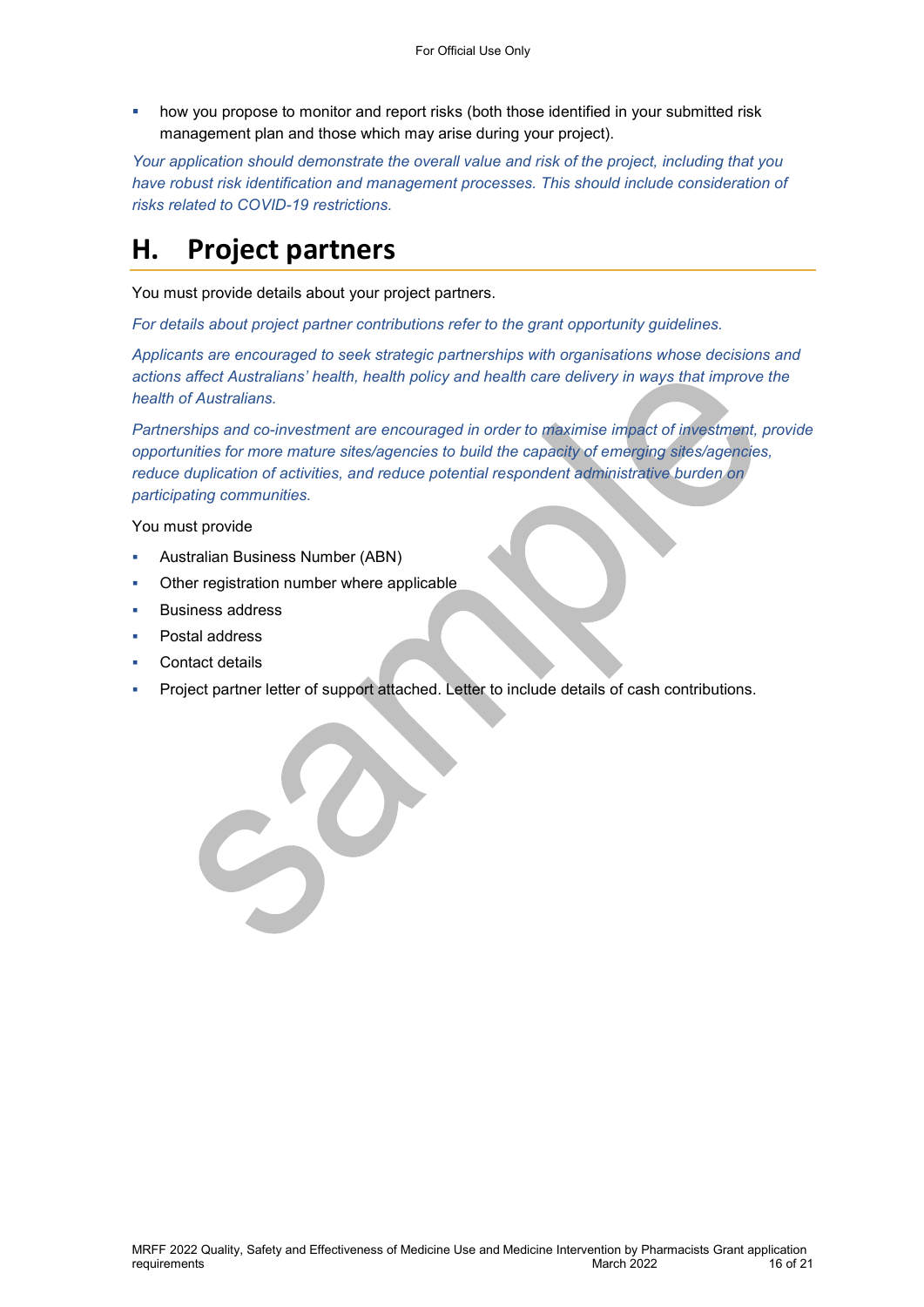# **I. Bank account details**

### **I.1. Bank account details**

If your application is successful we will need to set up a payment process to pay your grant. We need your bank account details to do this. If your application is not successful we will not process these details.

*We can only pay grant funding to the applicant organisation, who if successful will be party to a grant agreement with the Commonwealth. You must provide bank account details for this organisation.* 

### **I.2. Account details**

Account name BSB Account number **I.3. Payment contact**  Given name Family name Email address Phone number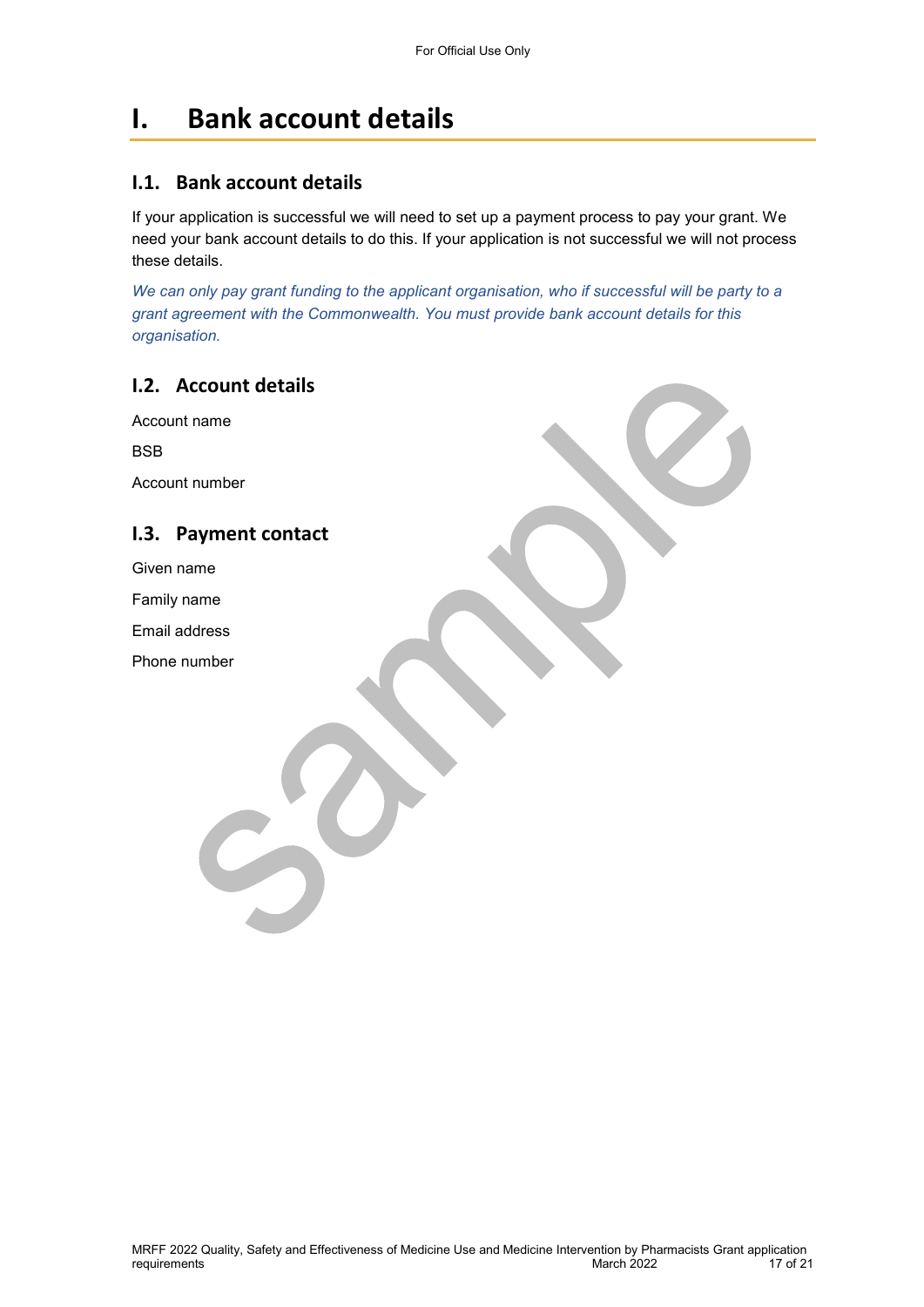# **J. Application finalisation**

You must answer the following questions and add any supporting documentation required.

## **J.1. Conflict of interest**

Do you have any perceived or existing conflicts of interest to declare?

*Refer to the grant opportunity guidelines for further information on your conflict of interest responsibilities.* 

If yes, describe the perceived or existing conflicts of interest.

*Your response is limited to 750 characters including spaces and does not support formatting.* 

If yes, describe how you anticipate managing this conflict.

*Your response is limited to 750 characters including spaces and does not support formatting.* 

## **J.2. Program feedback**

How did you hear about the grant opportunity?

*You may select from a drop-down menu.* 

## **J.3. Additional information**

You must attach the following supporting documentation.

Project plan

*You must attach a project plan with a maximum of 12 pages excluding appendices, including your project methodology and feasibility analysis.* 

*Feasibility analysis* 

*A feasibility analysis including an assessment of availability of required expertise, tools and techniques, achievability of planned recruitment targets etc.* 

Project budget

*A detailed and itemised project budget, including but not limited to disaggregation by project component and Financial Year (FY), and your related fee card* 

Measures of Success for the MRFF

*A one-page statement of how your project will contribute to the Measures of Success for the MRFF described in the MRFF Evaluation, Monitoring and Learning Strategy (see www.health.gov.ay/mrff) - see section G.4.* 

Risk management plan

*A detailed risk management plan, and any supporting documentation, describing how you propose to monitor, manage and report identified risks including risks that may arise during your project (maximum two pages)* 

Intellectual property (IP) arrangements (where applicable)

*Details of intellectual property (IP) arrangements as an attachment - only if this is not included within the written content of the application* 

Trust deed (where applicable)

*Where you have indicated your entity type is a trustee applying on behalf of a trust, you must attach trust documents showing the relationship of the incorporated trustee to the trust.*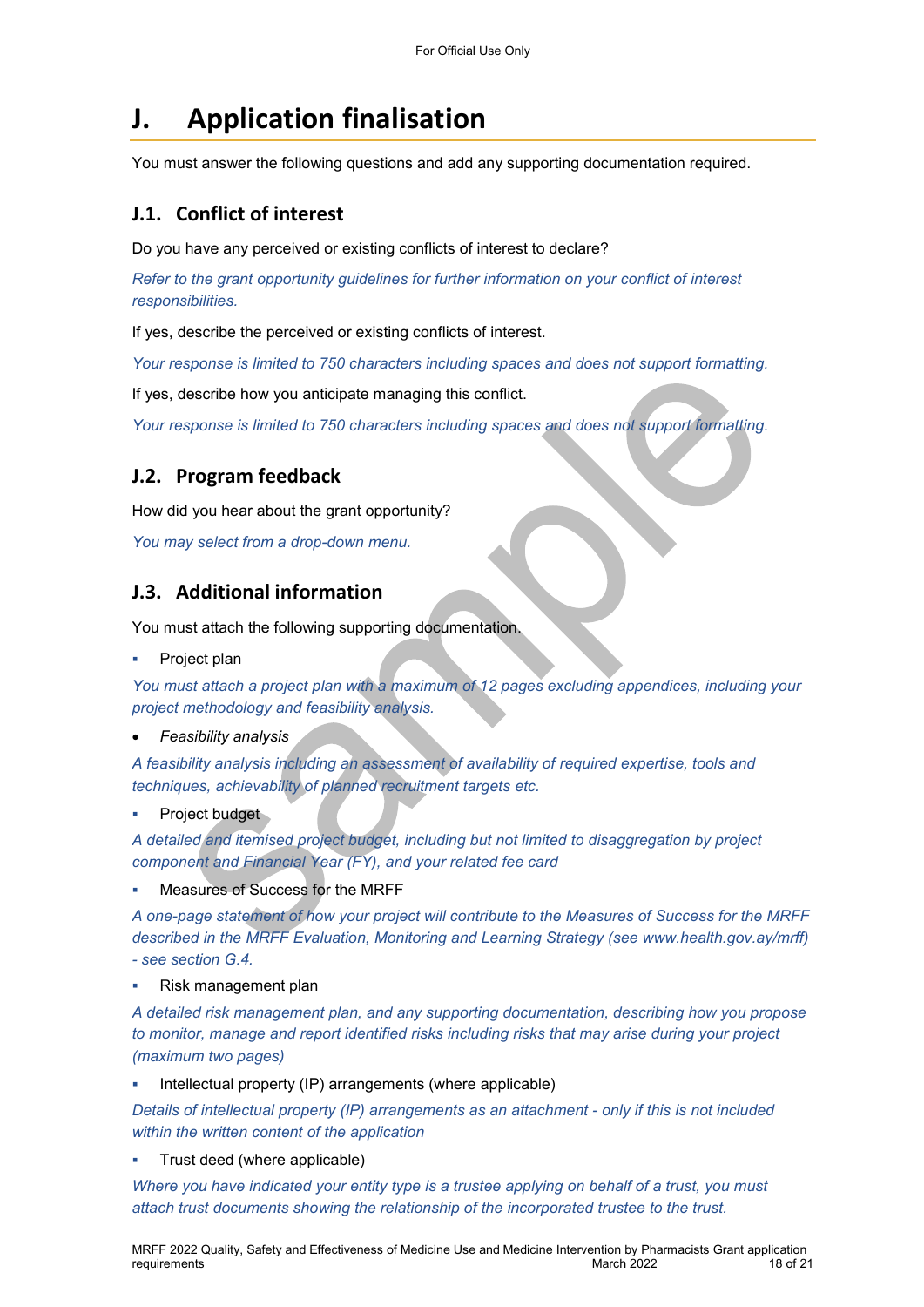Evidence of support for your Board

*You must provide evidence from your board (or chief executive officer or equivalent if there is no board) that your project is supported and that you can complete the project and meet the costs of the project not covered by grant funding.* 

# **K. Primary contact**

You must provide the details of a primary contact for your application.

*The primary contact is the person authorised to act on behalf of the applicant. We consider them our primary contact point for all aspects of this application. We will send all email correspondence to this person. If these details change, you must inform us as soon as possible so automated emails can be redirected. The details include* 

- Given name
- Family name
- Position title
- Email address
- Phone number
- Mobile number
- Primary address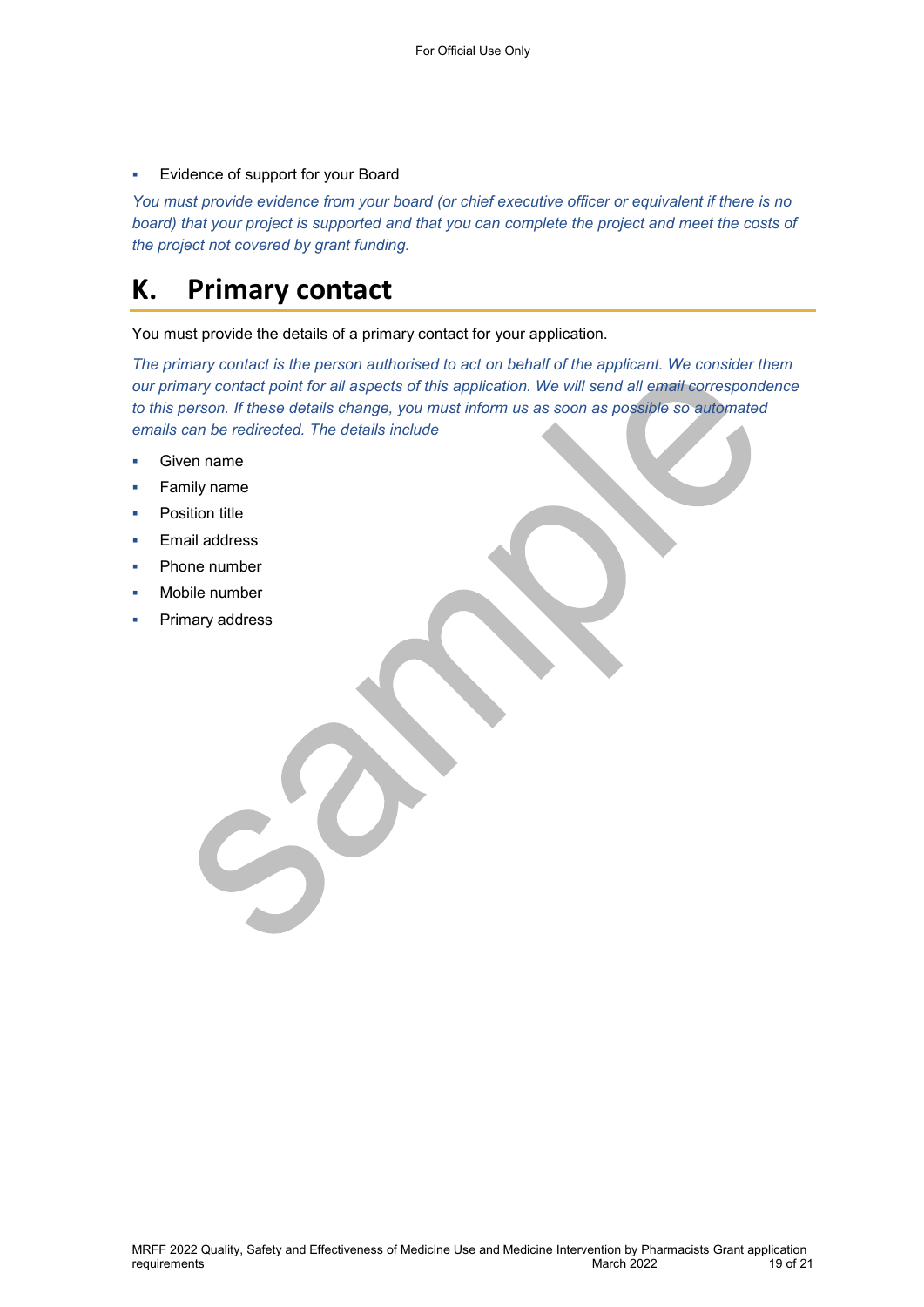# **L. Application declaration**

In order to submit your application you will be required to agree to the following declaration.

## **L.1. Privacy and confidentiality provisions**

I acknowledge that this is an Australian Government program and that the Department of Industry, Science, Energy and Resources (the department) will use the information I provide in accordance with the following:

- [Australian Government Public Data Policy Statement](https://www.pmc.gov.au/sites/default/files/publications/aust_govt_public_data_policy_statement_1.pdf)
- [Commonwealth Grants Rules and Guidelines](https://www.finance.gov.au/government/commonwealth-grants/commonwealth-grants-rules-guidelines)
- grant opportunity guidelines
- applicable Australian laws.

Accordingly, I understand that the department may share my personal information provided in this application within this department and other government agencies:

a. for purposes directly related to administering the program, including governance, research and the distribution of funds to successful applicants

b. to facilitate research, assessment, monitoring and analysis of other programs and activities unless otherwise prohibited by law.

I understand that where I am successful in obtaining a grant, the financial information that I provide for the purposes of payment will be accessible to departmental staff to enable payments to be made through the department's accounts payable software system.

I understand that information that is deemed 'confidential' in accordance with the grant opportunity guidelines may also be shared for a relevant Commonwealth purpose.

The department will publish information on individual grants in the public domain, including on the department's website, unless otherwise prohibited by law.

Applicant declaration I declare that I have read and understood the grant opportunity guidelines, including the grant agreement, privacy, confidentiality and disclosure provisions.

I declare that the proposed project outlined in this application and any associated expenditure has been endorsed by the applicant's board/ management committee or person with authority to commit the applicant to this project.

I declare that the applicant will comply with, and require that its subcontractors and independent contractors comply with, all applicable laws.

I declare that the applicant and any project partners are not listed on the [National Redress Scheme](https://www.nationalredress.gov.au/institutions/institutions-have-not-yet-joined) list of institutions, where sexual abuse has occurred, that have not joined or signified their intent to join the Scheme.

I declare that the applicant is not named by the [Workplace Gender Equality Agency](https://www.wgea.gov.au/what-we-do/compliance-reporting/non-compliant-list) as an organisation that has not complied with the *Workplace Gender Equality Act 2012*.

I confirm that the applicant, project partners and associated activities are in compliance with current [Australian Government sanctions.](https://www.dfat.gov.au/international-relations/security/sanctions)

I declare that the information contained in this application together with any statement provided is, to the best of my knowledge, accurate, complete and not misleading and that I understand that